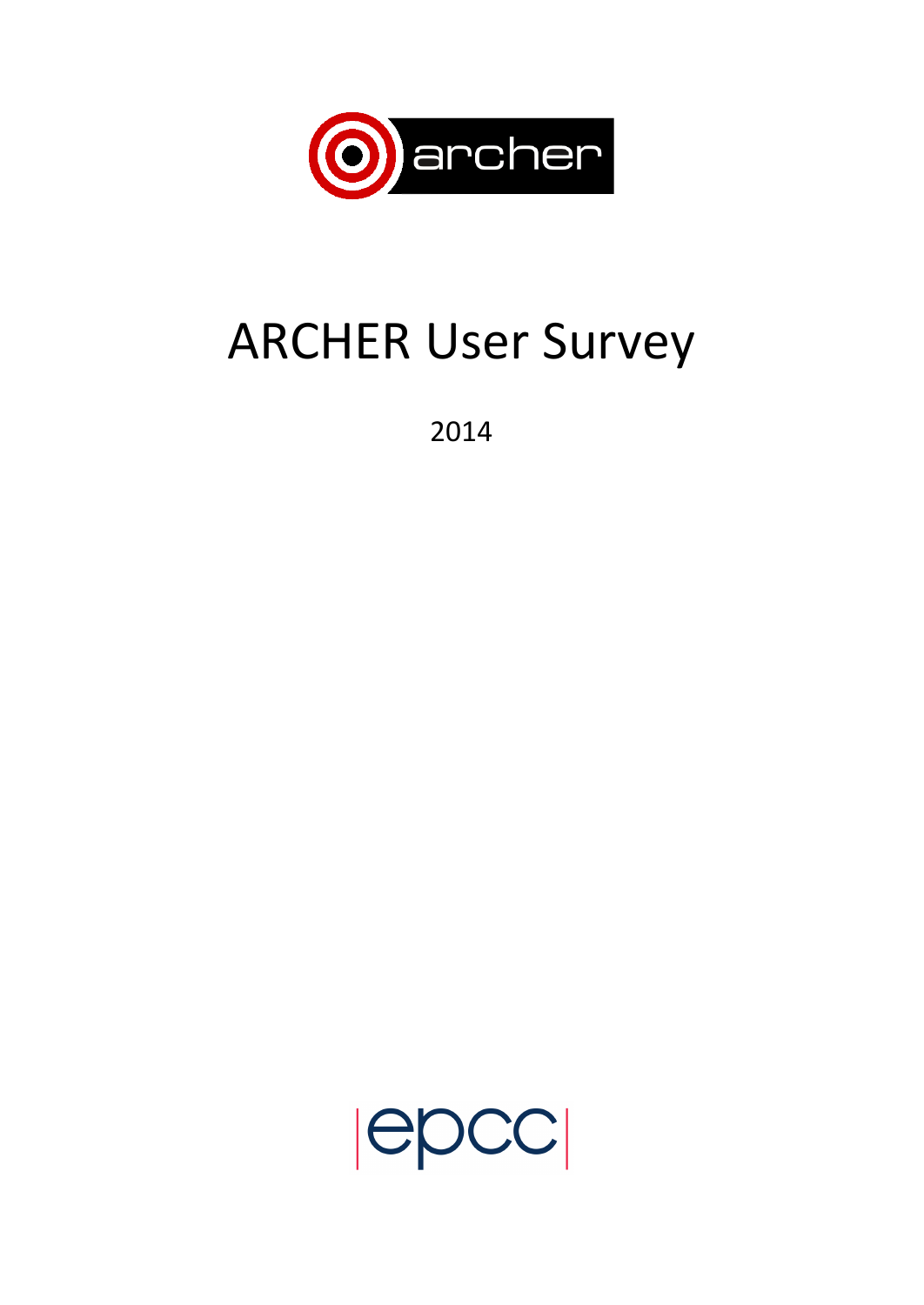## **1. Document Information and Version History**

| Version:      | 1.0                           |  |  |
|---------------|-------------------------------|--|--|
| <b>Status</b> | Final version                 |  |  |
| Author(s):    | Andy Turner                   |  |  |
| Reviewer(s)   | Alan Simpson, Jo Beech-Brandt |  |  |

| <b>Version</b>   | Date       | <b>Comments, Changes, Status</b>         | Authors, contributors,<br>reviewers |
|------------------|------------|------------------------------------------|-------------------------------------|
| 0.1              | 2015-01-14 | Initial draft                            | Andy Turner                         |
| 0.2              | 2015-01-29 | Added summary table and actual questions | Andy Turner                         |
| 0.3              | 2015-01-27 | Reviewed text                            | Alan Simpson                        |
| $\overline{0.3}$ | 2015-02-05 | Added comments from survey               | Andy Turner                         |
| 1.0              | 2015-02-25 | <b>Finalised formatting</b>              | Andy Turner                         |



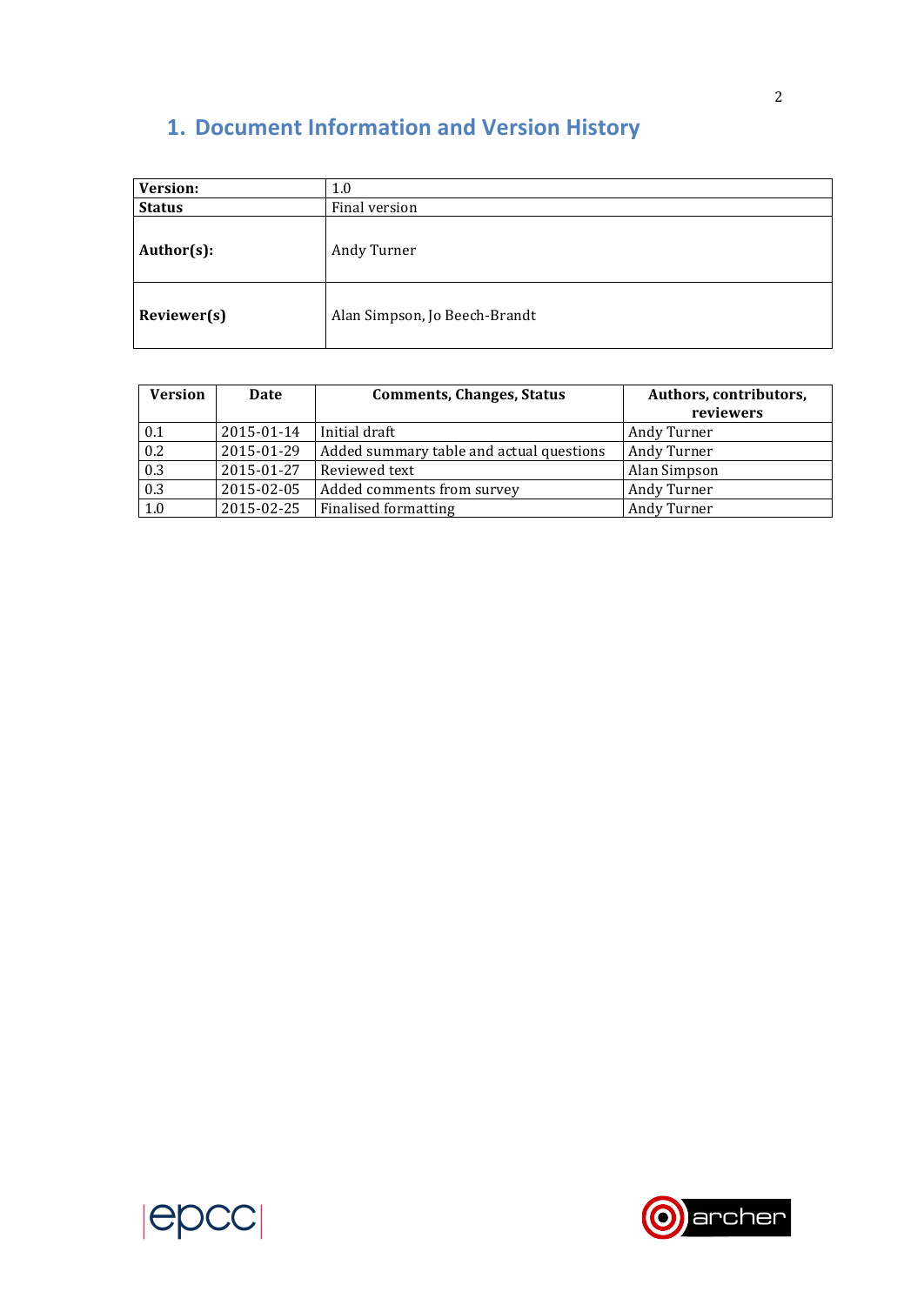## **2. Description of the Survey**

The ARCHER User Survey was opened on 8 December 2014 and closed on 7 January 2015, 153 responses were received from ARCHER users. The survey asked for ratings (on a scale of 1 to 5) with the following questions:

- 1. Please rate your overall experience of the ARCHER Service (required) [Very Unsatisfied  $(1)$  – Very Satisfied  $(5)$ ]
- 2. Has the ARCHER hardware configuration met the requirements of your research? (required) [Not met any requirements  $(1)$  – Exceeded requirements  $(5)$ ]
- 3. Has the software on ARCHER met the requirements of your research? (required) [Not met any requirements  $(1)$  – Exceeded requirements  $(5)$ ]
- 4. If you have used the ARCHER helpdesk, please rate your experience [Very Unsatisfied (1) – Very Satisfied (5)]
- 5. If you have used the ARCHER documentation, did it provide the information you required? [Did not provide the information I required  $(1)$  – Provided all the information I required and more (5)]
- 6. If you have used the ARCHER website, please rate the quality of the content and ease of navigation [Very poor  $(1)$  – Excellent  $(5)$ ]
- 7. Please rate your experience of any ARCHER Training you have used (either online or face-to-face)? [Very Unsatisfied  $(1)$  – Very Satisfied  $(5)$ ]
- 8. If you have attended any Technical Forum Webinars, did you find the session worthwhile? [A complete waste of time  $(1)$  – Extremely interesting and useful  $(5)$ ]

Only the first three questions were compulsory for all survey responders but over 92% of responders also provided feedback in the some of the optional questions. Users were also provided with the opportunity to offer comments or suggestions under all of the above headings and provided with space for any other comments or suggestions at the end of the survey.

The survey was constructed using Google Forms and embedded directly into the ARCHER website.

## **3. Selected Quotes**

The following quotes reflect the tone of the majority of responders to the survey with regard to the ARCHER service:

"best machine around. I have access also to Titan and Mira, and ARCHER is by far the best" *"The staff I have interacted with via email have been top-notch. Very knowledgeable, with great communication."*

"I am very happy with the service they have provided, and my research would have been *severely slowed down if ARCHER had not been available."*

"ARCHER is an excellent service, thank you all very much!"

"Our model now runs so fast on ARCHER (as compared to HECToR) that our main problem *is* moving the output off so as not to exceed the memory allowance (I mean this as a *positive!)"*

The old argument between having accelerators or not as part of the national service was also evident:

*"Would be great if there are GPU nodes"* "Please don't go down the accelerator route until someone (anyone!) has code that actually *runs on X thousand GPUs..." "[Please provide] GPU, Xeon Phi or other acceleration." "Please stick to homogeneous hardware."*

Quotes on the helpdesk (which also reflect on the centralised CSE team) echo the extremely high ratings for this aspect in particular that are shown below:



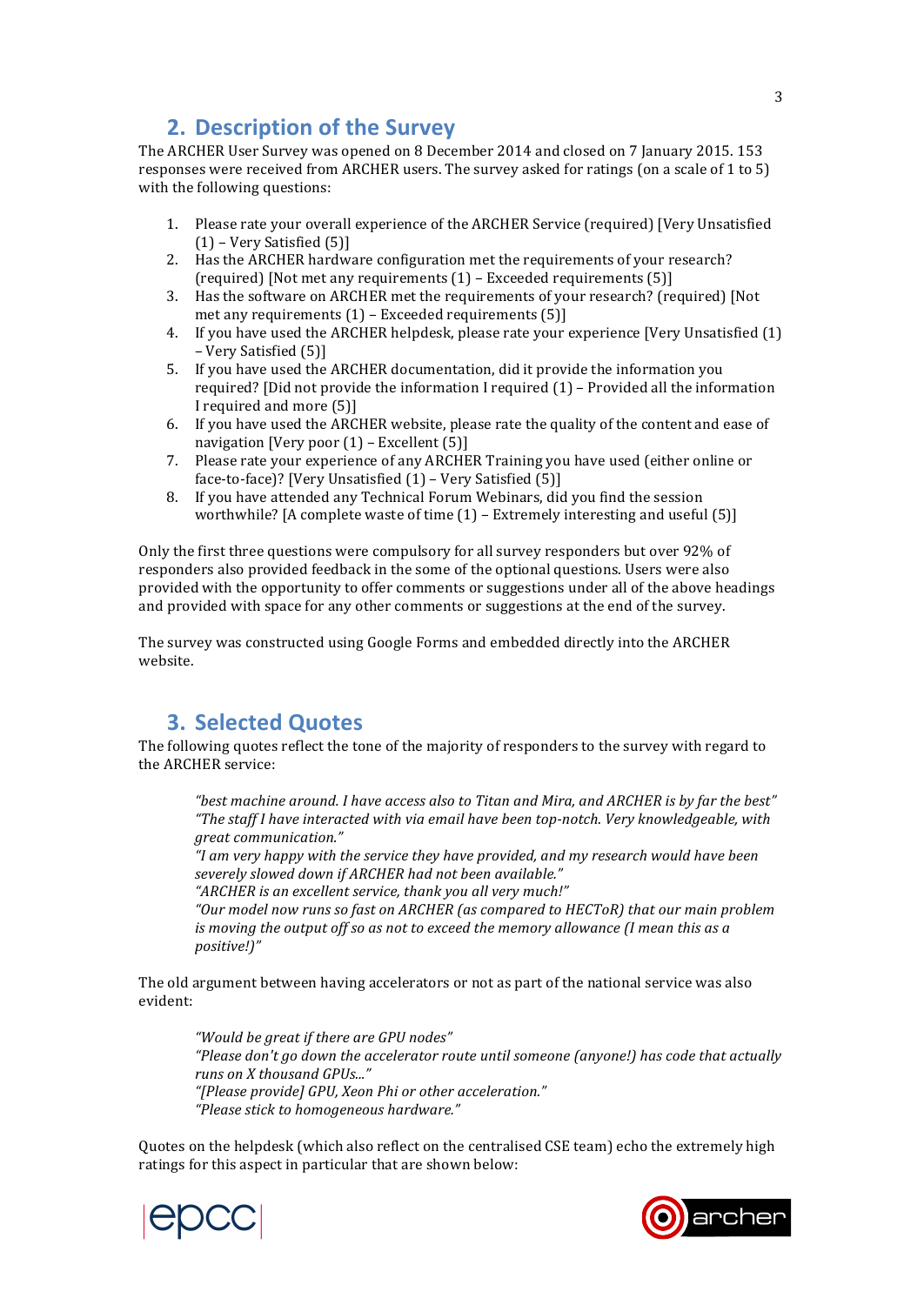*"Extremely good: my questions are usually very technical and the information I get back is invariably very strong."* "I would like to emphasize the satisfactory experience of helpdesk team. Their response is always fast, efficient and trying to help as much as they can. " "Not only very helpful but also friendly, it is a pleasure to contact you!" *"I have always had prompt, courteous responses, with quick resolutions to my reported problems/questions. They have kept me informed in cases where the solution would take some time."*

A full list of the comments received can be found in Section 5.

#### **4. Ratings**

All questions asked responders to rate their satisfaction with each particular aspect of the survey on a scale of 1 to 5 with 1 representing "Very Unsatisfied" and 5 representing "Very Satisfied". Table 1 summarises the ratings for each aspect and reveals the all aspects of the ARCHER Service are rated highly by users.

| <b>Service Aspect</b>       | <b>Total responses</b> | <b>Mean Score (out of 5)</b> | <b>Median Score (out of 5)</b> |
|-----------------------------|------------------------|------------------------------|--------------------------------|
| <b>Overall Satisfaction</b> | 153                    | 4.4                          |                                |
| <b>Hardware</b>             | 153                    | 4.1                          | 4                              |
| <b>Software</b>             | 153                    | 4.0                          | 4                              |
| <b>Helpdesk</b>             | 129                    | 4.5                          |                                |
| <b>Documentation</b>        | 142                    | 4.1                          | 4                              |
| Website                     | 144                    | 4.1                          | 4                              |
| <b>Training</b>             | 81                     | 4.1                          | 4                              |
| Webinars                    | 41                     | 3.6                          |                                |

Table 1: Summary of scores for different aspects of the **ARCHER** Service

As can be seen from Figure 1, the overall satisfaction with the ARCHER service is extremely high with no responders rating the service below 3 on a  $1-5$  scale from "Very Unsatisfied" to "Very Satisfied". The mean rating is 4.4 and the median rating is 4.







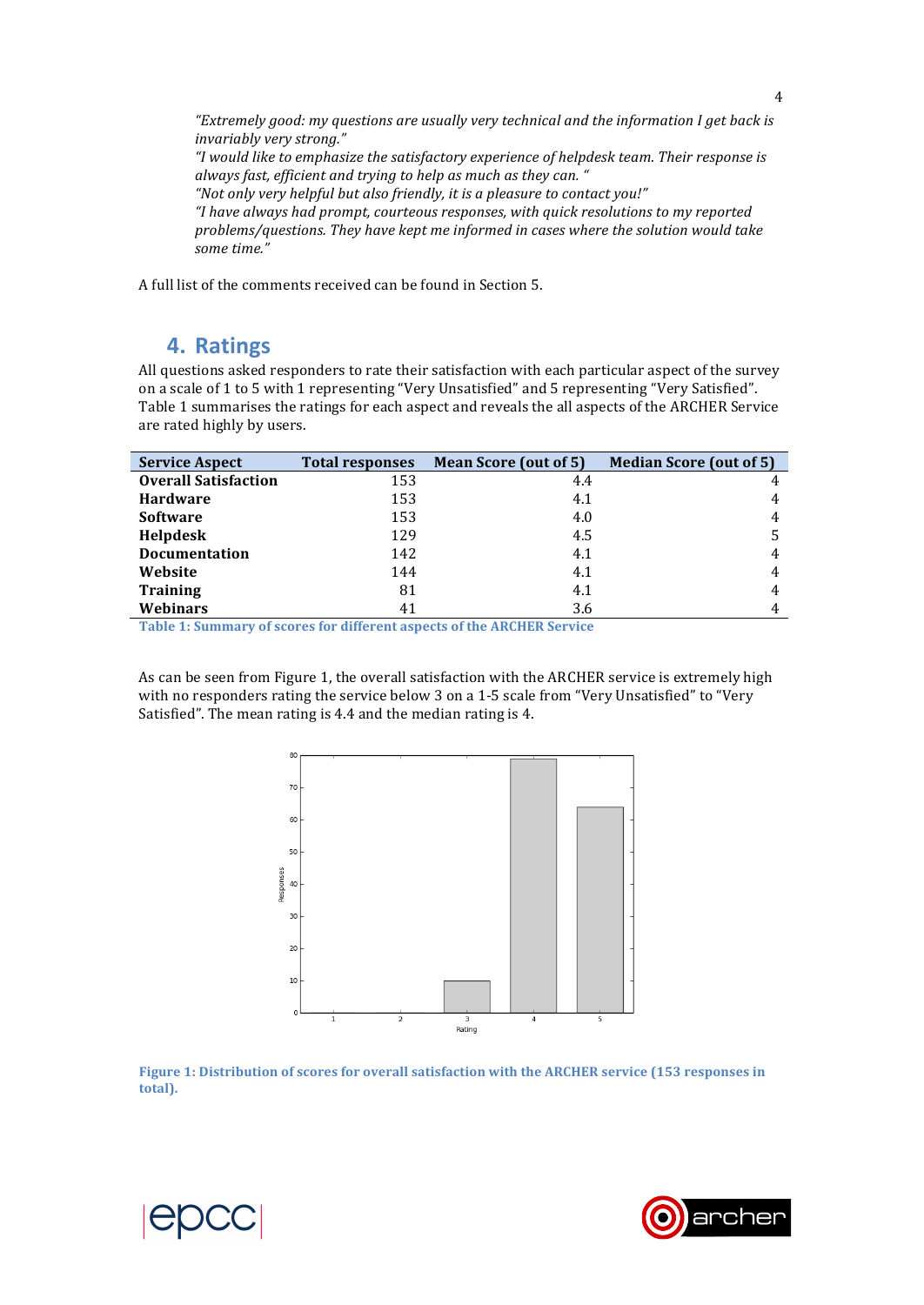Similarly, for the hardware and software (Figure 2 and Figure 3 respectively), the overall satisfaction with the service is high with only one user rating the hardware below 3 and three users rating the software below 3. The single rating of 1 ("Very Unsatisfactory") for the software on ARCHER was not accompanied by any additional comments and the responder indicated that they did not want to be contacted about their response to the survey. The mean rating for hardware is 4.1 (median is 4) and the mean rating for the software is 4.0 (median is 4).



Figure 2: Distribution of scores for satisfaction with the ARCHER hardware (153 responses in total).



Figure 3: Distribution of scores for satisfaction with the ARCHER software (153 responses in total).





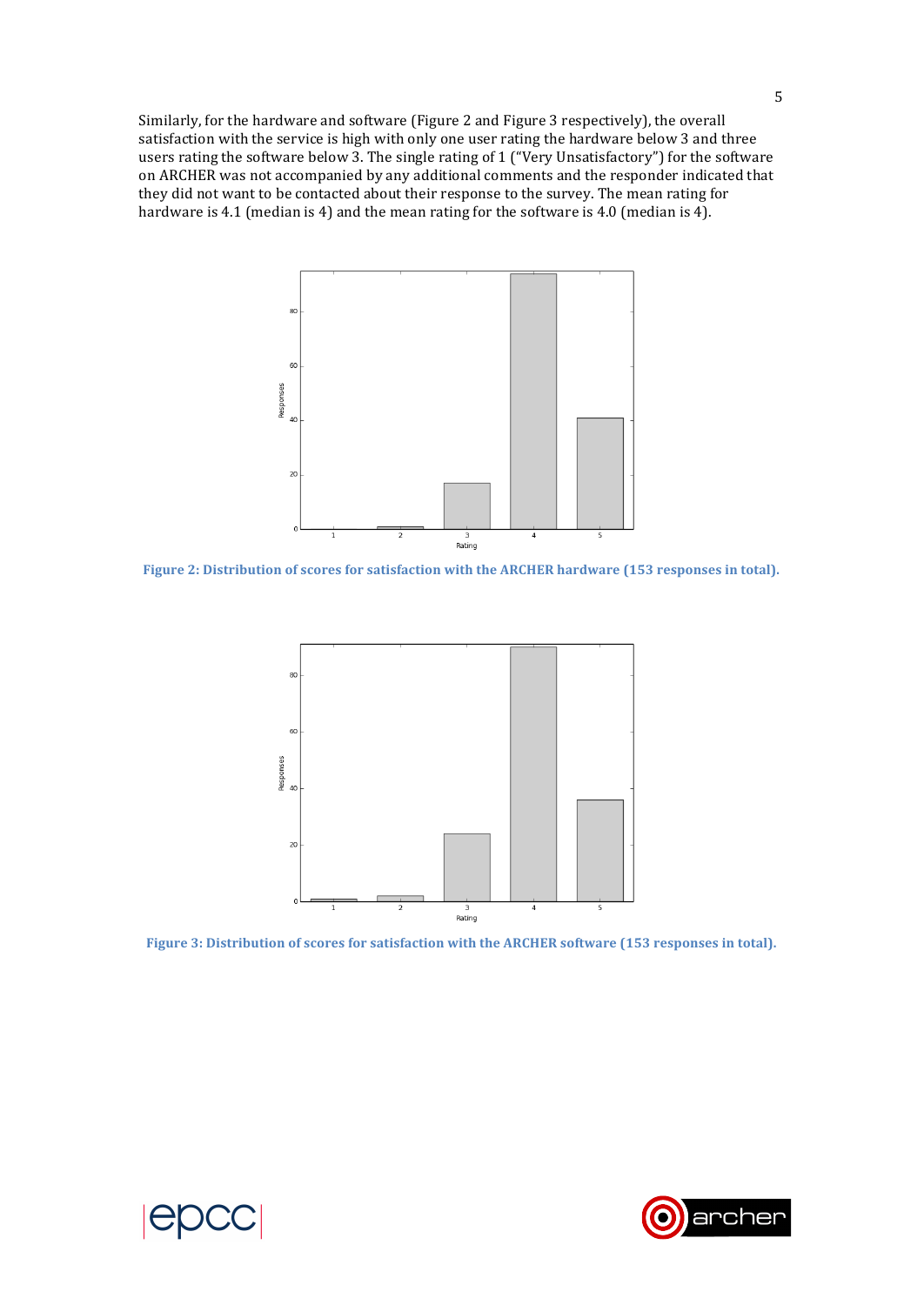The distributions of ratings for the ARCHER Helpdesk  $( )$  show that this is the highest rated aspect of the ARCHER service out of those surveyed with a mean rating of 4.5 (median is 5). Both of the users who left the two ratings of 2 on the helpdesk indicated that they did not wish to be contacted regarding their responses to the survey. These high ratings, in particular, are testament to the staff that work on both the frontline helpdesk and to those who answer the user queries from the Service Provision, CSE and Cray teams.



Figure 4: Distribution of scores for satisfaction with the ARCHER helpdesk (129 responses in total).

ARCHER documentation (Figure 5, mean = 4.1, median 4), website (Figure 6, mean = 4.1, median 4), and training (Figure 7, mean =  $4.1$ , median =  $4$ ) all show the same high level of satisfaction as that shown for the overall service and have high respondent rates. The results for ARCHER training are consistent with the course survey results presented in the CSE Service quarterly reports.

The Technical Forum webinars (Figure 8) have a much lower responder rate (possibly due to the fact that the technical nature of the webinars is of interest to a subset of ARCHER users) and also shows a slightly lower satisfaction rating (mean =  $3.6$ , median =  $4$ ). Although this is still above  $3$ and only 1 user rated the webinars below a value of 3. From the comments we can see that the lower rating is due to the webinar software used (Blackboard Collaborate). The CSE Service is currently evaluating other webinar solutions to see if there is a better option available.



Figure 5: Distribution of scores for satisfaction with the ARCHER documentation (142 responses in **total).**

6



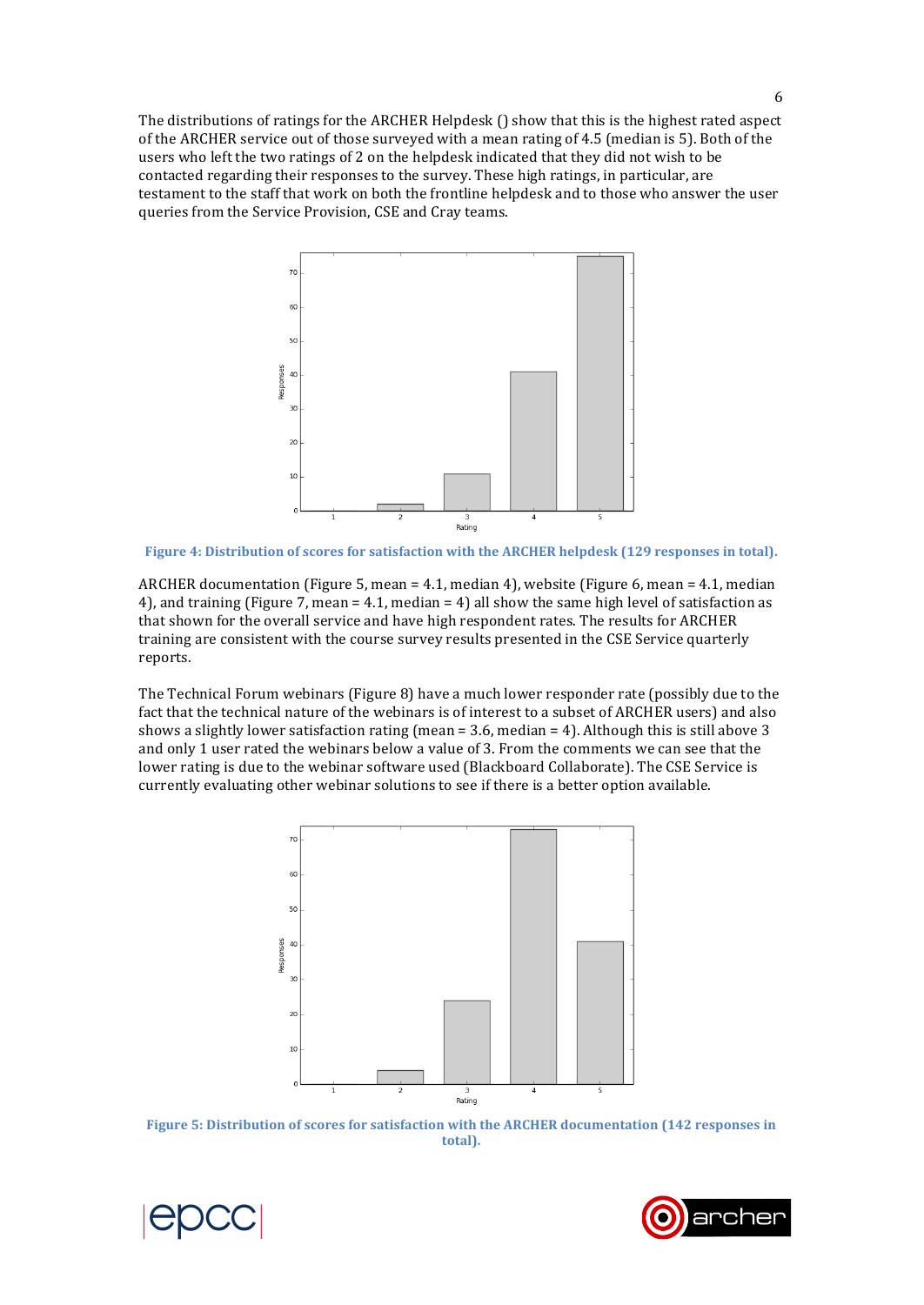

Figure 6: Distribution of scores for satisfaction with the ARCHER website (144 responses in total).







Figure 8: Distribution of scores for satisfaction with the ARCHER Technical Forum webinars (41 responses in total).



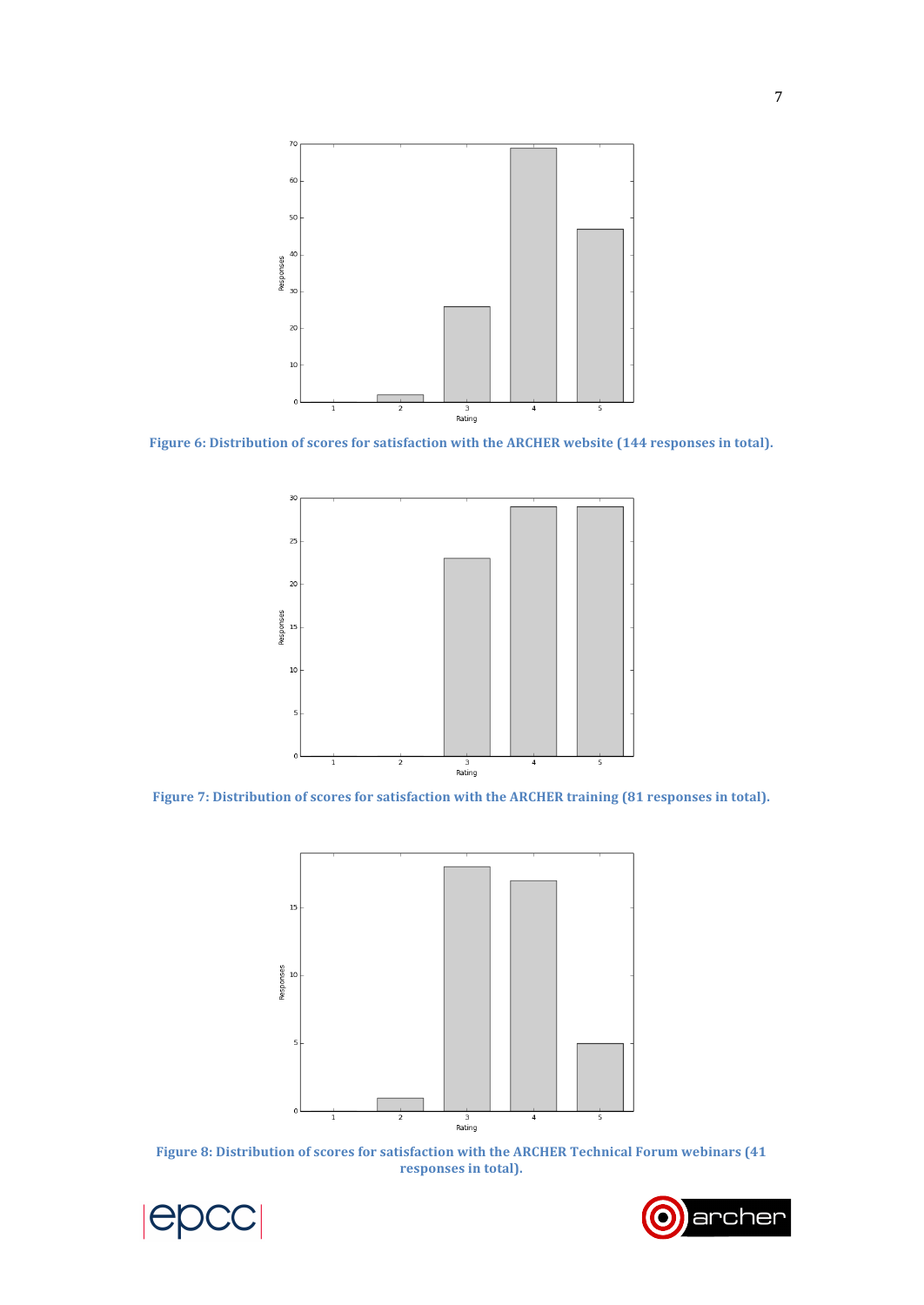### **5. List of Comments**

The number in brackets indicates the ID of the respondent.

#### **Hardware**

- Actually, we have been so pleased, that there are no comments to make. (34)
- Very fast processors + very fast interconnect.  $(58)$ <br>• Very happy with the PDE  $(83)$
- Very happy with the RDF. (83)
- Performance is excellent compared to other systems (96)
- Intel Xeon Phi! (100)
- The scheduler is a bit odd. It seem to want short jobs with many nodes. Jobs requesting  $\sim$ 10 nodes seem to stay in the queue forever while those with  $\sim$ 50 nodes get higher priority. This seems like odd logic since it surely must be easier to use all available nodes if you prioritise jobs with few nodes over jobs with many nodes.  $(101)$
- Perhaps two separate queues, one for ""big"" jobs and one for ""small"" jobs is the way forward."
- GPU, Xeon Phi or other acceleration. (104)
- an Hybrid version CPU-GPU would be interesting, or if there is already an hybrid partition available on ARCHER it would be good to better advertise it. (105)
- None. The machine is ideal for my purposes. (108)
- hardware has been fine. (111)
- Excellent choice of hardware providing great performances for both MPI and MPI-OpenMP executable (113)
- I believe the use of parallel resources with many small jobs (rather than a large single MPI process) is not well adapted to ARCHER. The approach using many small jobs has many advantages, and I think it will eventually become more important than the single MPI process approach. I think this should really be taken seriously in future supercomputers. (114)
- More memory is always useful  $(115)$
- Memory per node is too low; (125)
- Good and stable environment, no problems. (133)
- Accelerators would be interesting (138)
- The hardware is alright but if the IvyBridge CPU are also allowed with OpenCL drivers, which allows an alternative programming model for multi-core programming. Moreover it would have also helped existing OpenCL code to be run. (141)
- My research principally requires <10000 cores per job and never goes above 30000 cores. My understanding is that the average archer job is relatively small, at around 100 cores. As clusters of around  $\sim$ 1000 cores are a lot cheaper per core than very large clusters such as ARCHER might there be an argument in the future for purchasing a few smaller (i.e. cheaper) clusters to get the many small jobs running (but with larger "bandwidth", as it would be possible to buy more cores) coupled with a more modest main computing cluster which could be used both for the smaller jobs (but in a less cost efficient manner) and those larger jobs which can only be run on a large system? (143)
- Noticed that sometimes the queues had long wait times.  $(148)$
- Our model now runs so fast on ARCHER (as compared to HECToR) that our main problem is moving the output off so as not to exceed the memory allowance (I mean this as a positive! $(150)$
- The architecture is just perfect for the purposes and need of scientists involved in Computational Materials Science, like me. Maybe not for people dealing with lattice QCD. (151)
- A set of fat nodes (eg 2048) with 8Gb/core RAM would be very helpful for memoryintensive computations like large-scale 3D numerical simulations. (152)
- It is concerning that the recent upgrade is currently expected to be the last investment in the ARCHER system. Failure to invest in scientific computing will result in an inability to compete with other countries and affect our ability to attract and retain high calibre researchers. (153)



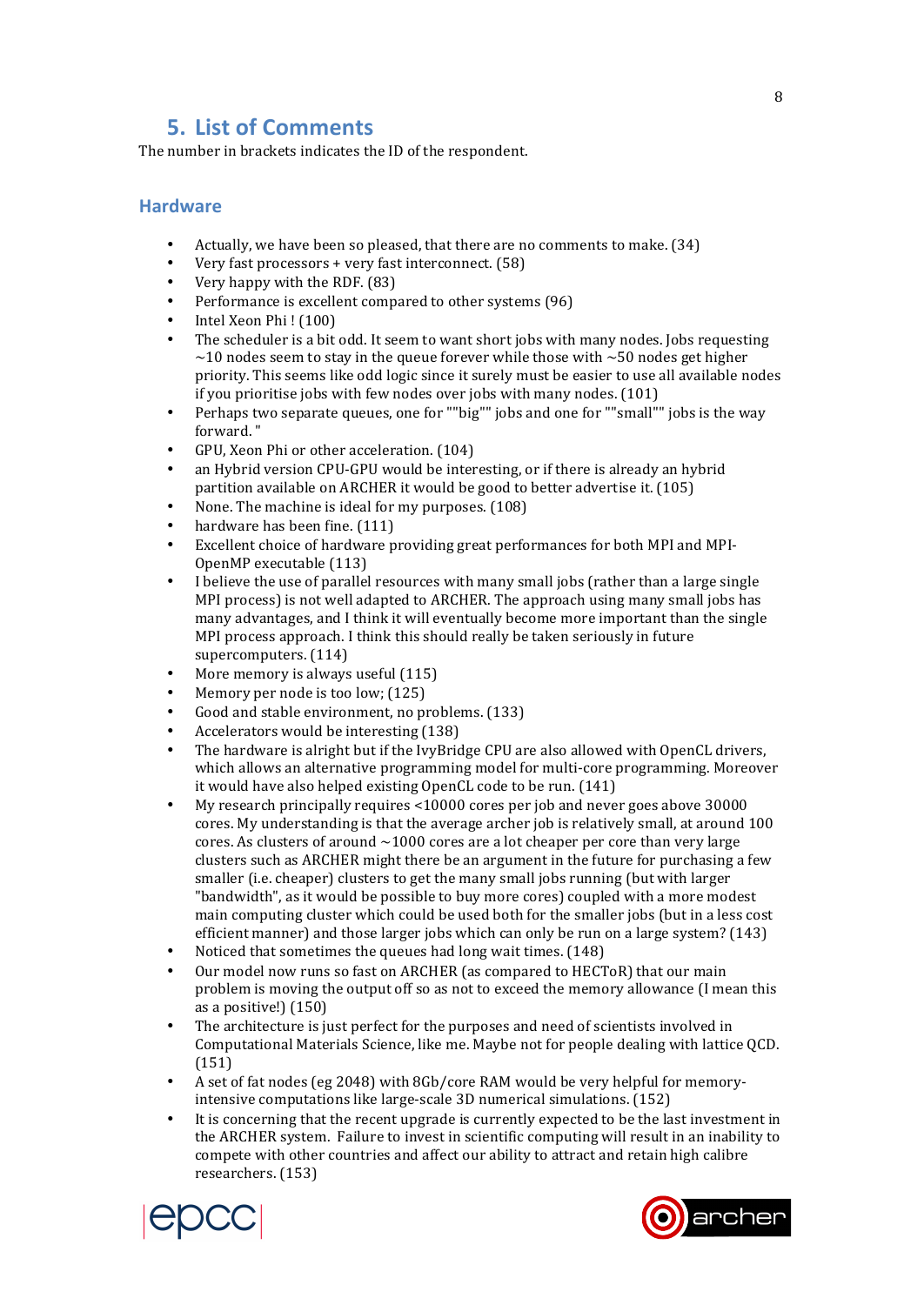#### **Software**

- Needed an additional (non-default) setting for the HDF5 library and it was added quickly. (27)
- ARCHER has a very complete set of software for computational material science. I made a suggestion for additional software few weeks ago and it was accepted, so I am very satisfied with the service. (33)
- I use WRF and it's always been straightforward and works well. (37)
- Mainly running our own programs, happy with the selection of compilers.  $(81)$
- Compiler environment modules are easy to use, allowing for fast development and less messing around with link lines. Intel compilers are greatly appreciated.  $(96)$
- I still find profiling relatively tricky and getting files on and off could be improved (although possibly not and still retain security).  $(20)$
- The waiting time is too long....Hoping reduce the time in queue.  $(41)$
- Although ARCHER meets my requirements in general, recently there have been long queues. This has specific problems for long runs, where each individual job is a continuation of a previous run. Many times my runs have sat in the queues for significant amounts of time, and so, although each job completes faster than on hector, the total throughput per day is not more.  $(70)$
- The queuing system is often inefficient and slow.  $(72)$
- I use foam-extend-3.1, at one point some modules that my install depends on were removed without notice. This affected my own and colleagues use of the service. (80)
- A change to the setup in the last year did break the OpenMPI API at some point in the last year, leading to mysterious MPI errors until code was recompiled. This could have been communicated more clearly.
- The packages available for Python (netcdf, scipy...) have been a bit buggy. (101)
- Also, the Cray compilers have proven to be a worse choice for my code than GNU or Intel has, since it refuses to compile with -O2. This may of course be a problem with Cray and not necessarily ARCHER. (101)
- Problems with the module system (eg module load/unload commands failing on switching PrgEnvs) (102)
- I am using a lot GROMACS, scripts and tutorial for the latest versions would be welcome to fully use the capabilities of such software. Or at least, do a workshop to let the users to communicate on their own experience. (105)
- I also think that it is not completely clear in term of consumption of resources. It is for the moment possible to see the overall consumption for the project but I have the impression that it is not possible to see the consumption per user (when a project is shared by several users). All the big Tier 0 systems has this functionality and it would be very appreciated to have the same on ARCHER. (105)
- None. The machine is ideal for my purposes. (108)
- Helpdesk have installed most things I have asked for.  $(115)$
- Support for single-core workloads is not very satisfactory. In this context, support for  $CRAY's cluster compatibility mode would also be nice to have. (123)$
- Please provide the TotalView debugger. (130)
- All fine. (133)
- I'm not sure if this is hardware or software, but my main problem has been running postprocessing on the serial nodes. The run time is very variable so that jobs can be stopped after running out of time even if I request as much as 5 times what it would normally take. I now do this work on th parallel nodes, but this is costing me extra resources. (137)
- I'd also value more predictability how long a job will be queuing for sometimes my jobs run within 10 minutes, sometimes they are queuing for 24 hours. (137)
- Python support is quite good overall, however there is no good solution for profiling Python C extension modules, which would be very helpful. (138)
- Some few more open source profiling and debugging tools would have provided more alternatives in development. (141)
- You could consider to install other packages free for academic use, such DFTB+ and (151)



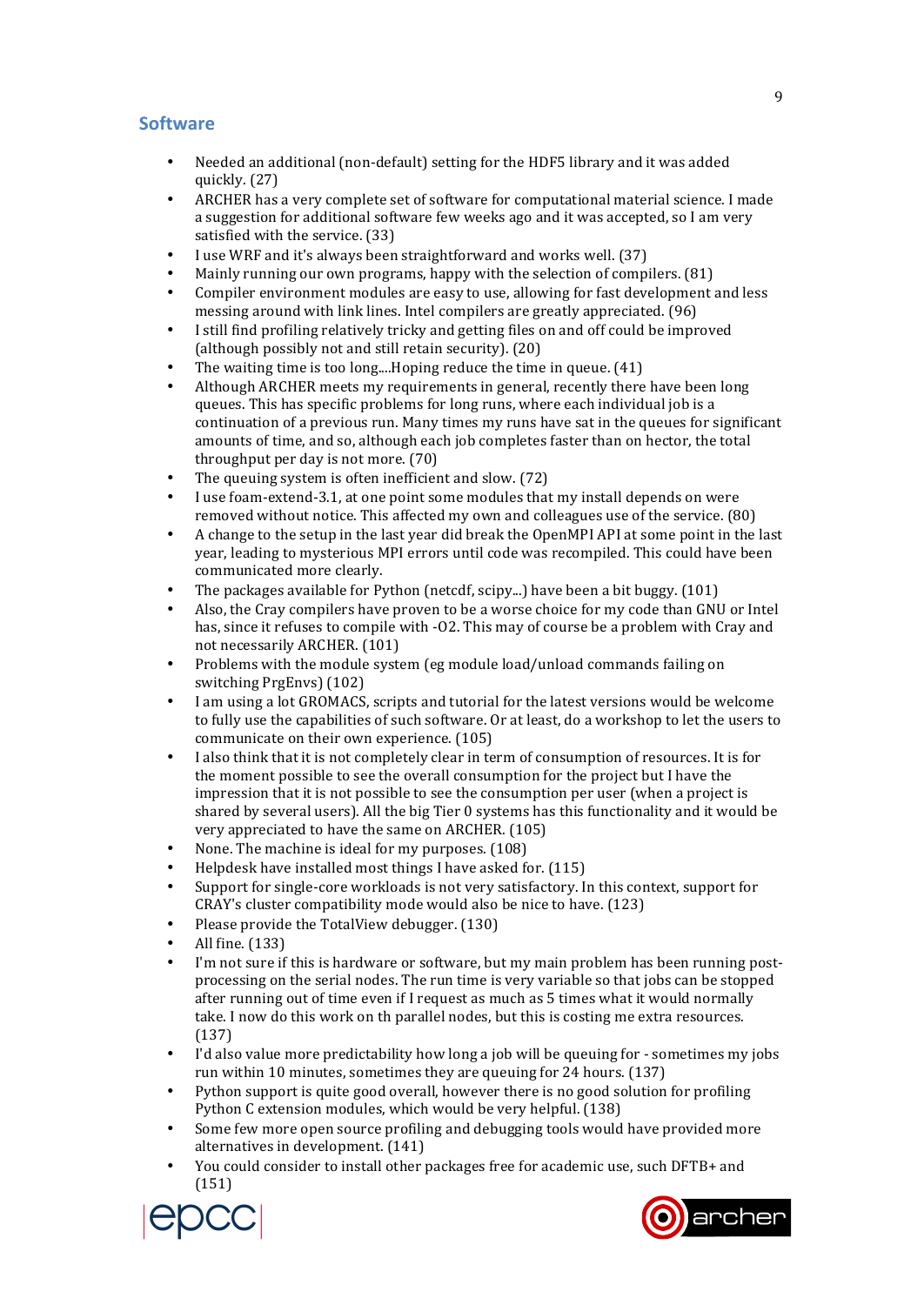• Matlab (152)

#### **Helpdesk**

- excellent support for compiling code and dealing with compiler issues following software and compiler updates (8)
- friendly and prompt service (25)
- Extremely good: my questions are usually very technical and the information I get back is invariably very strong.  $(27)$
- I would like to emphasize the satisfactory experience of helpdesk team. Their response is always fast, efficient and trying to help as much as they can.  $(32)$
- Really good and efficient! (33)
- Again, very satisfied (34)
- Got help installing the latest version of WRF very quickly and efficiently.  $(37)$
- I don't remember but that means that if I've used them, I've been completely satisfied. (46)
- Very helpful and prompt response to queries. (51)
- I have always had prompt, courteous responses, with quick resolutions to my reported problems/questions. They have kept me informed in cases where the solution would take some time. (60)
- I have used the help desk several times and have found the staff to be consistently fast, helpful and friendly. (62)
- Always very quick  $&$  helpful.  $(74)$
- Quick response, knew what they were doing. (94)
- Quick and helpful replies (101)
- Fixing ParaView took EPCC a long time. (75)
- Quick response rate, and they have been highly helpful in our efforts to try and get new codes deployed. (108)
- Never had to use it really. (111)
- Usually helpdesk are helpful!  $(115)$ <br>• People at the help desk were always
- People at the help desk were always helpful, took the time to look at issues and suggest solutions. Keep going. (126)
- I haven't always received a response to my queries to the help desk. (127)
- I once had a problem, but thanks to the very helpful Helpdesk I was able to resolve it quickly. (128)
- All fine. (133)
- Always a quick and helpful response. (137)
- Not only very helpful but also friendly, it is a pleasure to contact you! (140)
- The service is excellent. Perhaps some consideration could be given to creating a webbased, searchable database of user issues and responses, to prevent duplication of effort, as presumably there are a lot of instances of the same questions being asked more than once. (143)
- Very fast turn around. Provided swift helping in getting me up and running when I first activated my ARCHER account. (146)
- Very good helpdesk service (147)
- Poor service from other sites/facilities makes the ARCHER Helpdesk stand out. (149)
- They could not be any better  $(151)$

#### **Documentation**

- Pretty thorough and up-to date, good searchability (25)
- Regarding the more rigorous technical descriptions, you have clear examples. So when you have to try something new, you are not wasting your time with trials and errors. (32)
- The documentation is fantastic. I really on it habitually. The content, examples, completeness, and organization of material is far superior to anything i have available



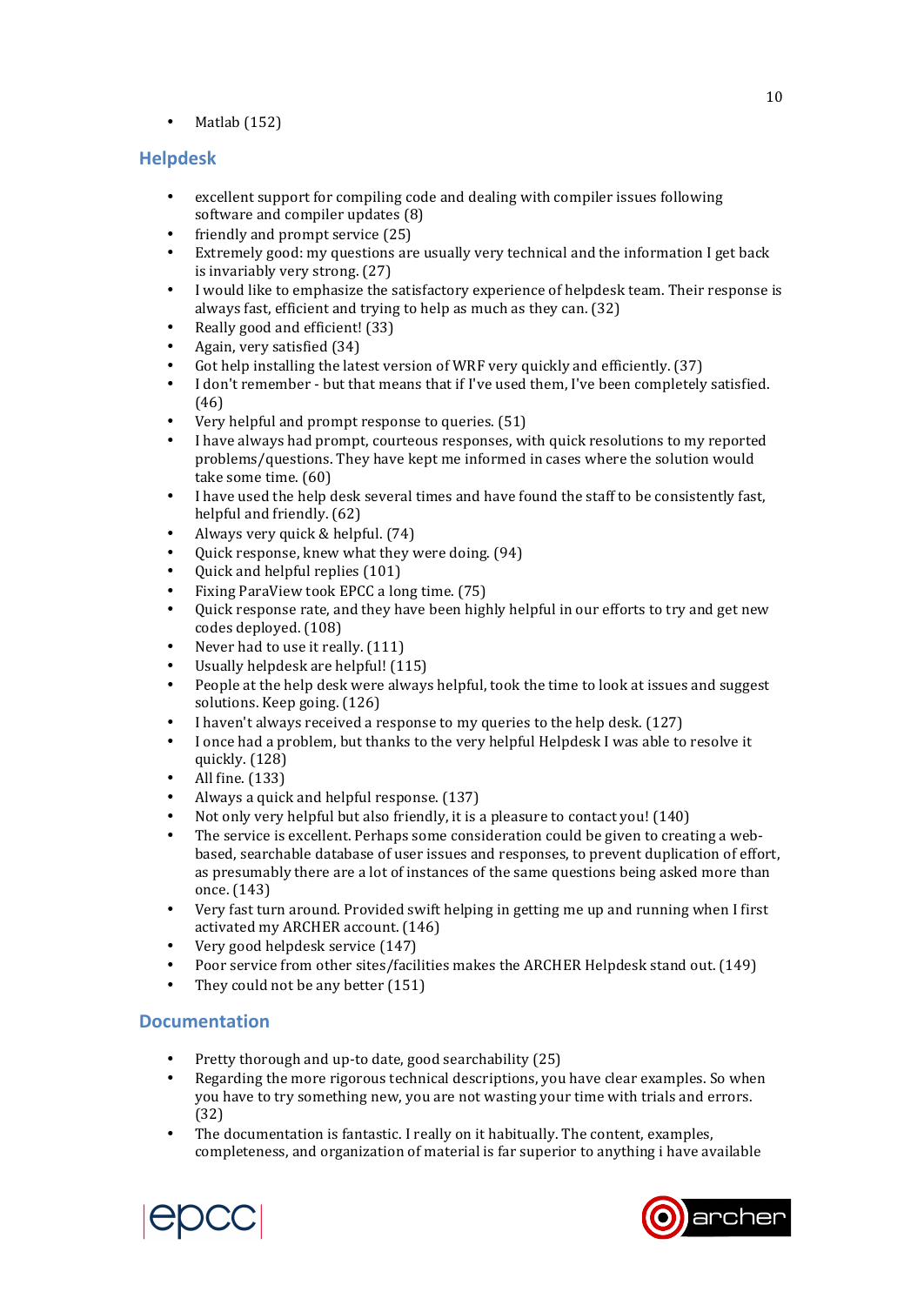locally, or elsewhere on the internet. The material is tuned very well for what users need to get their jobs going and tune them. It has quality and reliability of content.  $(60)$ 

- The documentation on the website for compiling Gromacs and Plumed was excellent and allowed me to compile the two easily. One way to improve the documentation would be to be a bit more descriptive on why certain steps are needed or why certain flags are used.  $(67)$
- In particular the documentation of serial queues was useful as not intuitive to use (as having to recompile code) (77)
- Great with compilation instructions for some software. (94)
- I'm not sure why I cannot transmit file using "scp" command from other super computers to ARCHER. I have followed the instruction provided on the websites and documentations. (41)
- I sometimes found the ARCHER documentation a little difficult to follow due to the sheer amount of information available and I sometimes had to resort to using the help desk instead. That said, the documentation is excellent for reference.  $(62)$
- I had an issue running OpenMP Fortran code on Archer. Apparently there is an issue with aprun incorrectly pinning all the openMP process on one core when compiling with Intel ifort. This was not mentioned in the Archer docs but in docs for similar Cray machines. There is a number of sections with TODO etc. which seem to have been in this state for some time. (81)
- generally very helpful, but you can find plenty of errors in the example scripts, which may be very troublesome for beginners. (82)
- Documentation of the modules is poor. I'm not talking about how to use the module commands but about the description of the various softwares accessible through the module system (basic description, version, interdependency, recommendation). (126)
- All fine. (133)
- I often don't know whether what I want will be in the User Guide or the Best Practice guide - could they be combined, or more guidance be given on where to look? (137)
- More extensive documentation on profiling would be helpful. (138)
- Documentation is clear and logically ordered. (151)
- It would be helpful if some documentation could be added on some of the software available on ARCHER such as Code\_Saturne. (154)

#### **Website**

- I really like the usage graphs. They are actually helpful. (28)
- The web site is very well organized with well categorized menus. The layout and colors are easy to read and navigate. The information is completely reliable for my purposes. (60)
- Very good overall. (75)
- Useful to have the service status  $(80)$
- All websites are not suitable for all users. I found the website a bit difficult to navigate, but this may be a personal issue.  $(34)$
- I think the website can be made more user friendly  $(71)$
- Better than HECToR but some things still hard to find, such as dates/deadlines for upcoming eCSE calls. (74)
- I find it difficult to navigate between help pages, documentation, and login to account information. Not all are accessible from the same (front) page. (93)
- Configuration of projects is not intuitive in SAFE: no way to guess what options will be available from which sub-pages. (102)
- I really appreciated the page for the calculation of the kAUs but it is not so easy to understand. For example, I used to made a mistake in term of nb of cores and nb of nodes... You have a list to give the number of cores used but I do not understand why it is useful because anyway it is necessary to give the overall amount of cores needed... (105)
- Not perfect, but it meets my basic requirements. I am wondering whether the disk usage statistics and kAU consumption is kept as up-to-date as it could be. (108)
- Website is good I can find most things I need. (111)
- The "safe" website is pretty atrocious, and could do with a complete rebuild.  $(115)$



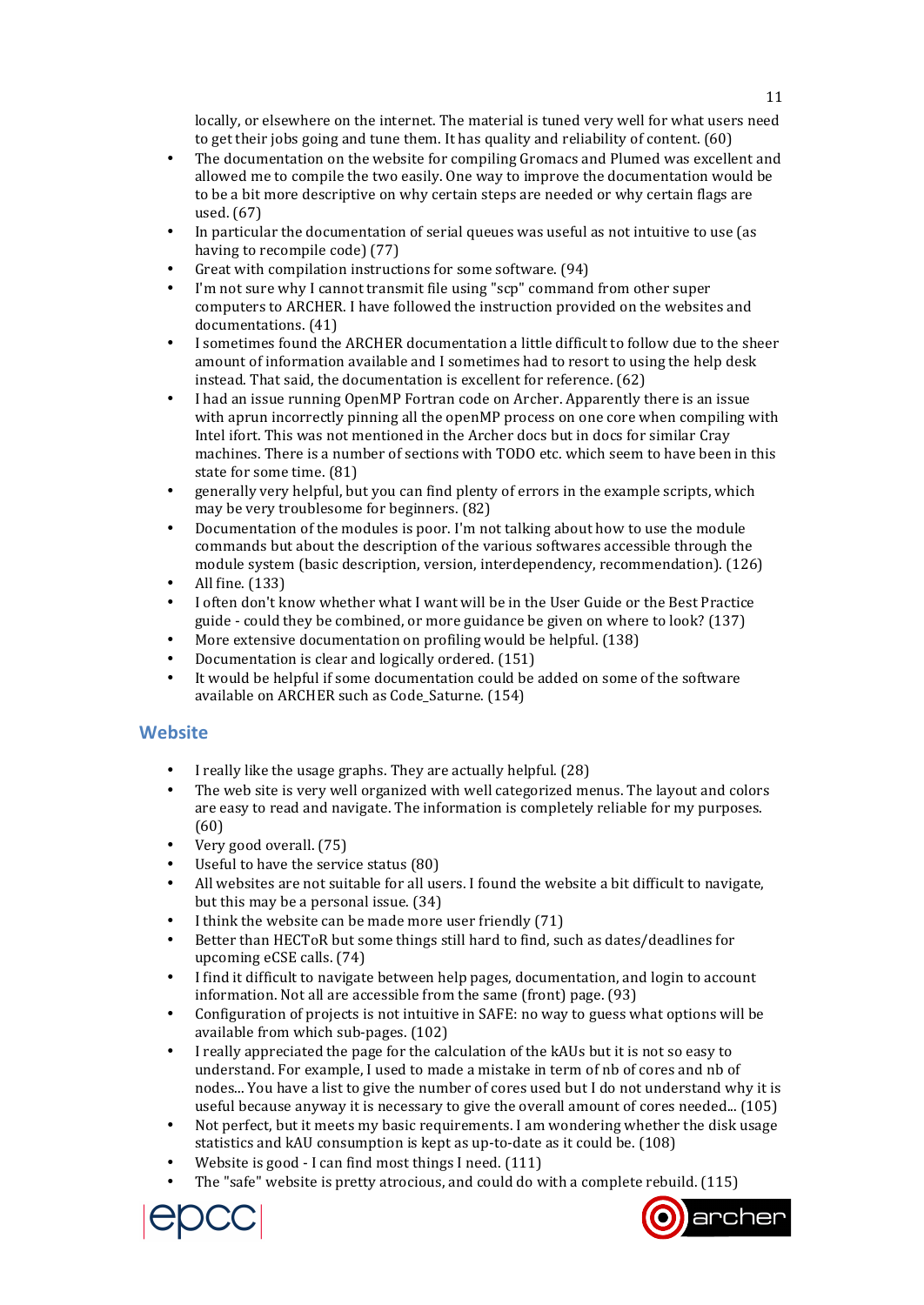- There should be a link to the SAFE login page from the ARCHER front page (130)
- The project and user management web interface is not very user friendly and could certainly be improved. A valid SSL certificate would be a good starting point! (133)
- SAFE is still somewhat awkward to navigate. (138)
- Useful, particularly in the transition from HECTor to ARCHER  $(147)$
- I do find it difficult to navigate. I also found the HECToR website, which was similar, difficult to navigate. I cannot put my finger on it, but each time I visit, it seems like the first time and I have to hunt around for information.  $(149)$
- Maybe you could consider to display in a more visible position the link to "Login to ARCHER SAFE". Dark colours in the main page are a bit  $(151)$

#### **Training**

- Great for new students. Delighted to see a link with Software Carpentry emerge.  $(27)$
- Not done anything at EPCC but was very happy with the team that came to York to do an introductory course here. (74)
- The tutors have always been very supportive. (75)
- Attended training course at Daresbury which was excellent (80)
- Online is fine. Edinburgh isn't all that convenient to get to for face to face training. (20)
- I would be very interested to better understand MPI processes, OpenMP, GPU, etc .. but to better launch calculations of my programs; For example, I am using gromacs and I would be interested to pass a half day with other gromacs users on ARCHER to try to identify the best way to launch simulations in function of the entry parameters, the size of the system, etc .. So, it would be very interesting to identify group of people working on a dedicated program and perform some call focused on this group of people to discuss their use of the program and understand how they use the program and what they want for the future.  $(105)$
- I have not followed any training on ARCHER, as I already have a strong background. (108)
- Never had to use any of the training. (111)
- The course presenter was pretty knowledgeable, but it was a bit difficult to translate into practice. Not enough time was allowed for practical sessions. (115)
- Some webinars have been very useful, especially when I was getting started. (137)
- I would like to see more face-to-face training on advanced topics. (145)
- Not used, but encourage continued investment in this. (149)

#### **Webinars**

- The software required to participate in these forums is quite terrible. I'd suggest to use something widely available which everyone already has installed, like google's 'hangouts' or skype conference. As such the mark above is invalid but i cannot "unclick" it once clicked by mistake. (54)
- I'm afraid it just didn't work on my system (Linux Mint), although I did install the suggested software. (90)
- Not used, but encourage continued investment in this. (149)

#### **Other Comments**

- Iob wait times outstandingly low compared to other cluster offerings i know. (25)
- best machine around. I have access also to Titan and Mira, and ARCHER is by far the best. (17)
- The staff i have interacted with via email has been top-notch. Very knowledgable, with great communication. (60)
- Account setup is pretty simple, access to the right info to get jobs running is simple, and so overall - the service is good. Obviously, when the machine is loaded then jobs take longer - but not seen any issues - looking forward to using - following the upgrades. (84)
- The only major comment I would have about ARCHER service, deals with the average size of the jobs ran on ARCHER at the moment. A lot of them are multiple jobs using at